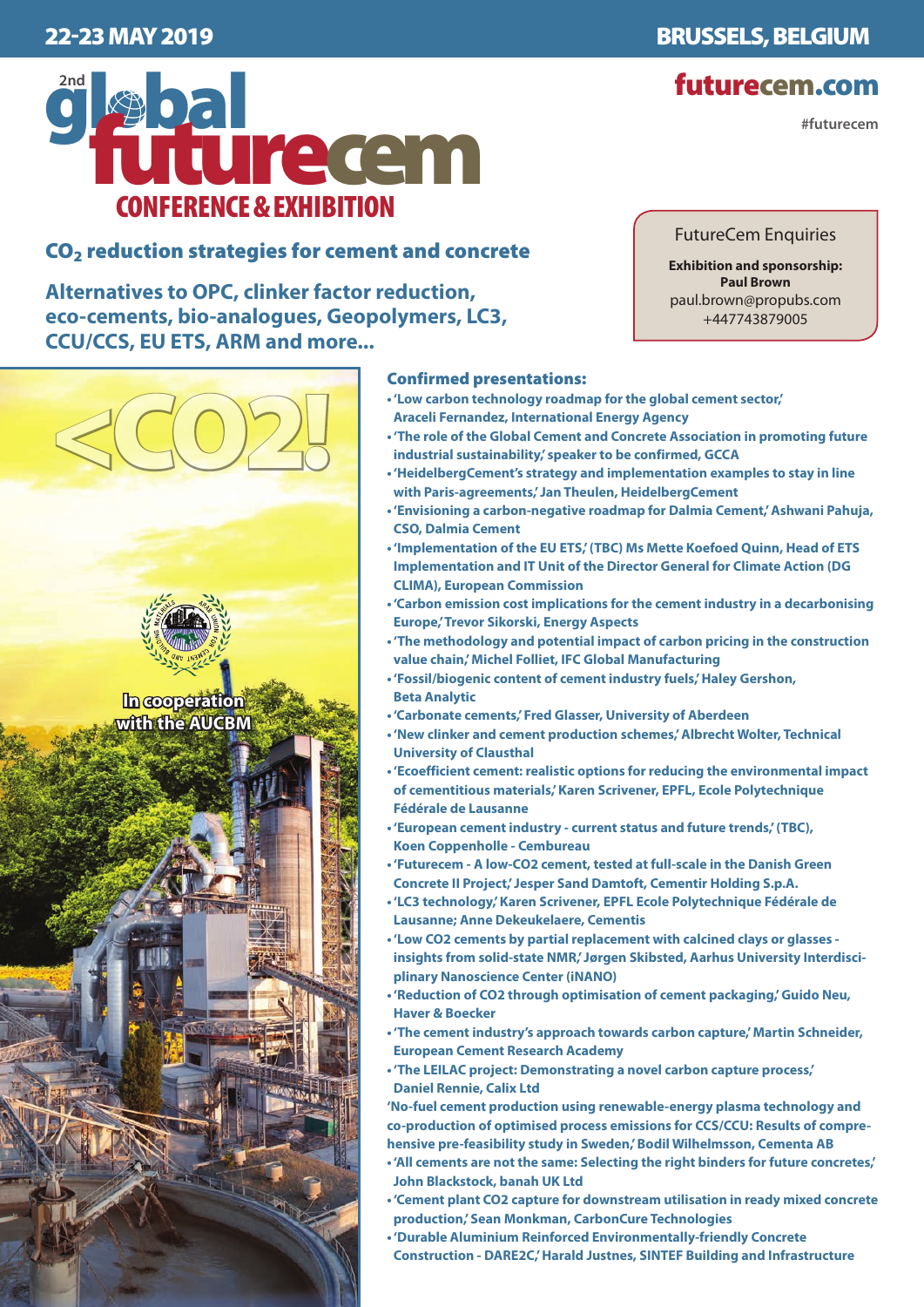*Robert McCaffrey, Global Cement Magazine*

# **The global cement industry in 2050**

Some things never change, but in the years to 2050, we can expect profound shifts in societies, demographics, technologies, business and the environment. All of these factors will have huge effects on the cement and concrete industries. Using data from a wide variety of sources, here I give some suggestions on how the global cement industry will look in 2050.

The global cement industry will respond over the next three decades to some of the most momentous shifts in humankind's history. Populations will have increased from 6bn in 2000 to 9.7bn in 2050, while global urbanisation rates will increase from 47% in 2000 to around 66% by mid-century. Global GDP was US\$33tn in 2000 but will have grown to nearly US\$140tn by 2050. The world is rapidly ageing: 7% of the world's population was 65 or older in 2000 (420m people), but in 2050 it will be 17% (1.6bn people).

These statistics offer the global cement industry some of the greatest opportunities in its history. At the same time, the industry faces great challenges: it uses expensive energy to create a product with high emissions of  $CO<sub>2</sub>$ , in an increasingly carbonconstrained world; it makes its product in highly capital-intensive factories in a sector with chronic over-capacity and decreasing barriers to entry.

I suggest in this article that the global cement industry will evolve into a more global, integrated, energy-optimised, lower- or no-carbon, increasingly automated business over the next three decades and beyond.

#### **The unchanging future**

Some important things will not change between now and 2050.

Human nature in all its forms will not significantly change: To a greater or lesser extent, we will all show greed, fear, laziness, ambition, ignorance, learning, kindness and many other attributes that go to make up human nature. However, figures suggest that we as a species are becoming less violent and that wars are becoming less prevalent.

Balance sheets and business will not change: It's never 'different this time.' Successful businesses will get three things right: They'll make things that people want to buy; they'll bring in more than they spend; They'll have money to spend when they need it. A loss will always be a loss and a profit a profit. No business can afford to make a continuing loss.

Markets will always be imperfect. Some things will be expensive, some things cheap. Some things will offer good value for money, and some things will not. Think of an iPhone or a tonne of concrete. Which offers the best value for money?

- Basic physics and chemistry will not change.
- Maths will not change.
- Our physiology will not change.

People will still eat and sleep, they will digest (and the rest) and they will procreate. They will be born, grow up and will age. They will move from place to place. Some will get ill and some will get better. However, we will all die, eventually. These things will not change.



**Below - Figure 1:** A modern cement plant: Carthage Cement, Tunisia. **Source:** Amine Abdelkhalek, entrant to the *Global Cement Photography Competition*.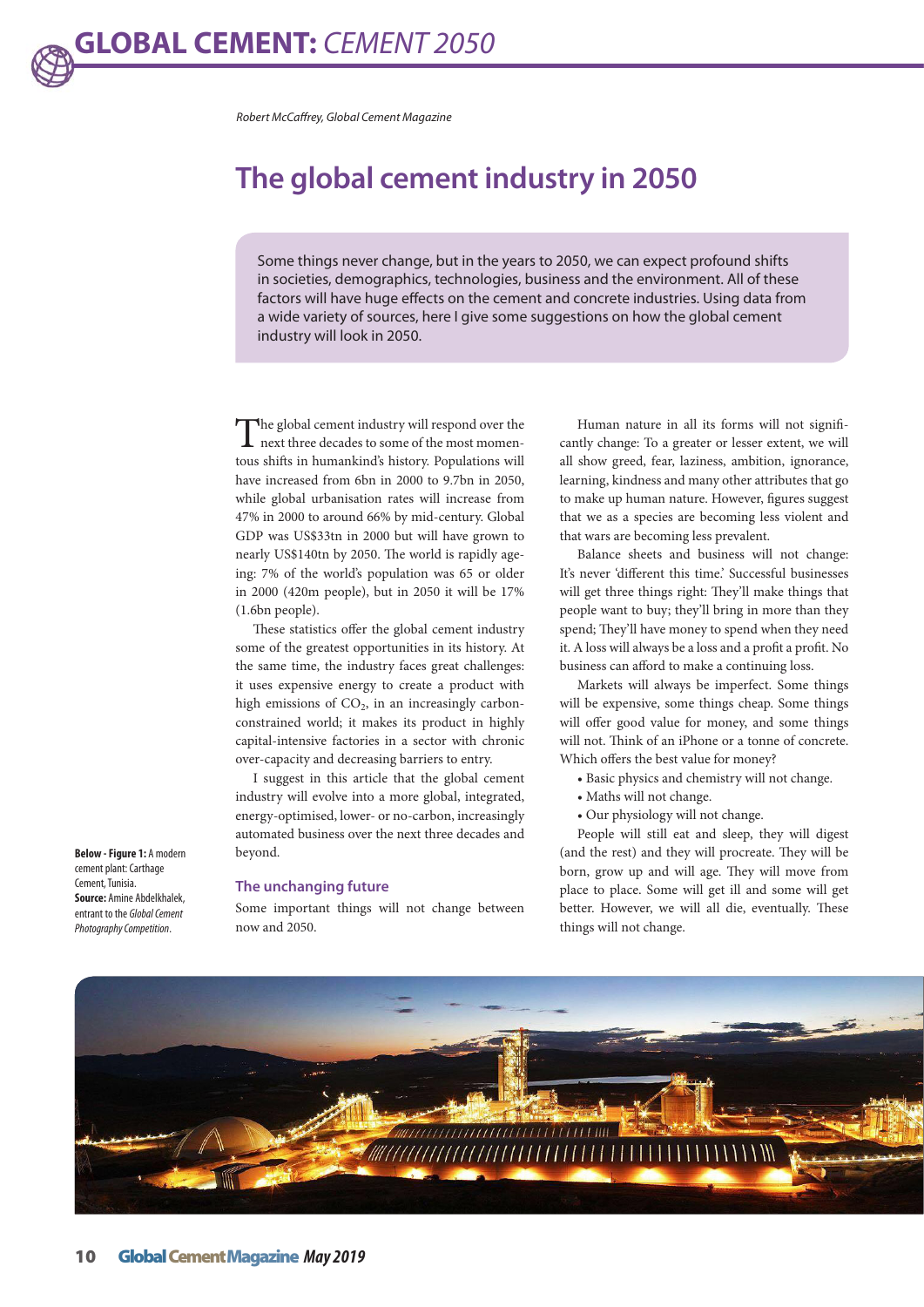**GLOBAL CEMENT:** *CEMENT 2050*

All of these unchanging things have had and will continue to have a profound effect on the cement industry. Human nature will still drive people to live in safe and comfortable surroundings, and to provide security and a healthy environment for their children. Cement and concrete can help. Human nature will drive people to innovate and so technology, including for the production of cement, will continue to become more efficient.

Concrete provides a value-for-money solution to a number of different problems that boil down to a need for immediate and then long-lasting bulk compressive strength. People are prepared to pay for that solution, especially since it offers better value-formoney than currently available substitutes. Cement companies can supply cement, the basic ingredient of concrete, at a profit, and so they do.

People need/want hospitals, schools, roads, houses, railways, energy (production/transmission), bridges, shops, offices and working areas, sewage and waste-water treatment facilities, and other infrastructure, and they always will. Concrete is a suitable material for building large proportions of these facilities. These things wear out eventually, and have to be replaced or renovated. Whether for building or replacement, concrete will be used.

Peak per-capita cement consumption comes as countries transition from rural to urban societies, and as urban infrastructure is progressively built (Figure 2). As countries modernise and urbanise, their cement consumption has historically increased from around 100kg/capita in rural populations, to a peak of around 1500kg/capita/yr, before slipping back to the long term average for developed countries that sporadically build new infrastructure but mostly just renovate, of around 500kg/capita/yr. There is no strong reason to believe that this historical and global trend will change. This evolution from undeveloped/rural nation through developing nation to developed nation status is happening worldwide, and gives a strong pointer for future concrete consumption.





However, clinker  $\neq$  cement  $\neq$  concrete.

#### **Future changes**

It is difficult to make predictions, especially about the future. After all, although there is but one present, there are infinite possible futures (Figure 3). However, we can be sure of the boundary conditions of the future since some changes are already either unavoidable, or already underway:

- Demographic changes;
- Environmental changes;
- Economic and societal changes;
- Technological changes.

### **Demographic change**

On the day I was born, in June 1967, there were 3,362,920,394 people on the planet. Today there are twice as many, 7.7bn, increasing by 82m per year. In the coming decades, Asia (including India and China) and Africa will grow dramatically in population numbers. Together, they had 4.55bn people in 2000 (820m in Africa), they have 5.9bn in 2019 (1.32bn in Africa) and by 2050 they will have a combined population of 7.78bn people, of which 2.5bn will be in Africa. The population of the USA will grow from 282m in 2000, to 330m in 2019 and perhaps to over 400m in 2050.

The 10 most populous countries in 2050 will be India, China, the US, Nigeria, Indonesia, Pakistan, Brazil, Ethiopia, Bangladesh and the Philippines. In other countries, the population will be static or falling, particularly in Eastern Europe, Russia, South Korea and Japan. Starting in around 2030, China's population will start to fall, and it will probably lose around 50m people between 2030 and 2050.

At the same time, many countries in the world will have an ageing population, most notably Japan, Spain, Portugal, Greece and Korea, where nearly 40% of the population will be aged over 65 years by 2050: Over 25% of China's population will be over 65 by the same time.

**Above - Figure 2:** Development of per capita cement demand (kg/capita) with increasing wealth (GDP in US\$/capita).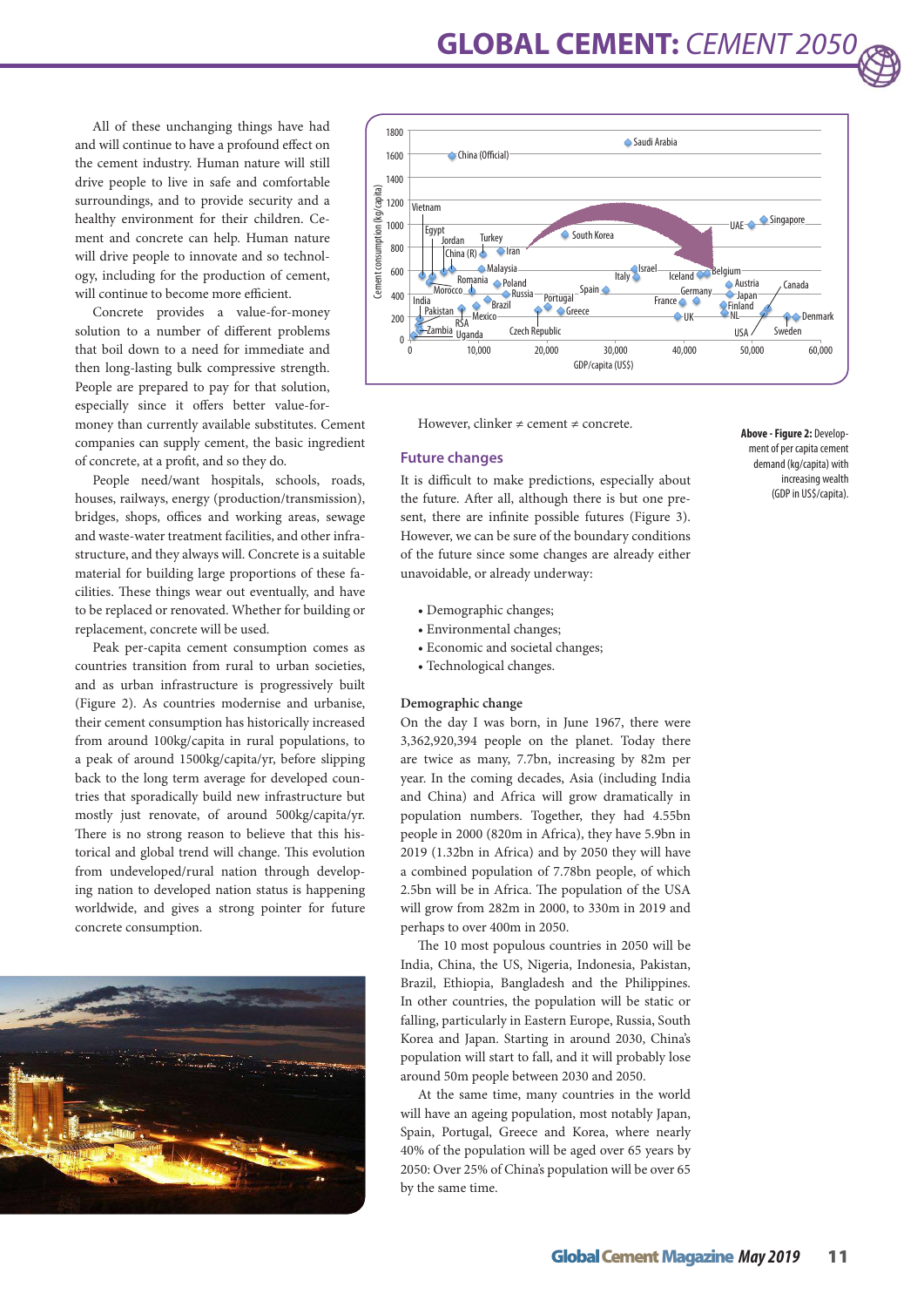It has been said that if the 1900s were the American Century, then the 2000s will be the Chinese Century. However, by 2050, China will be in relative decline. It may turn out that the 2050s and beyond will be the African semi-century.

#### **Environmental change**

It is undeniable that the Earth's atmosphere has warmed, and this has led to many recent years being the hottest on record. Due to the amount of  $CO<sub>2</sub>$ that we have already put into the atmosphere, the world will continue to heat up, with a variety of environmental impacts. That will be bad enough, but possibly worse is the widespread degradation and destruction of wildlife habitats, reduction in biodiversity and of the pollution and over-exploitation of the seas. Climate change will affect increasing numbers of people around the world.

Due to political action, the price of emitting carbon/carbon dioxide in Europe has increased, from practically zero in 2000 to Euro/US\$25/t in 2019 and probably to beyond Euro/US\$50/t in 2050.

#### **Economic and societal change**

Major changes in human society are inevitable. Globalisation will continue, but China will lose some of its economic advantages as its population drops and wage inflation increases. Manufacturing may shift to Africa, to take advantage of lower wages. Global income inequality will continue but extreme poverty will decrease. Gender inequality will decrease worldwide, particularly as women continue to enter the workforce.

At the same time, literacy will increase, hand-inhand with a global increase in urbanisation (which will grow from 47% in 2000, to 55% in 2019, and to 66% in 2050). Between now and 2050, we will probably see at least one, if not two, major recessions (possibly originating in China).



Lloyd Walker.



#### **Technological change**

Here are just some of the technological changes that are forecast to affect the world over the next few decades:

- Commercial fusion power;
- Continued growth of renewable energy;
- Efficient, low-cost energy storage technologies;
- General artificial intelligence;
- Self-driving cars;
- Cures for HIV, malaria, Alzheimer's, meningitis and cancer;
- Global internet usage of >90%;
- Immersive virtual reality;
- Humanoid autonomous robots explore Mars...

... but there will be other technological developments that we just don't see coming.

#### **Cement industry technology change**

Specifically in the cement industry, we are seeing a maturity in technology that makes it harder to achieve significant gains in energy efficiency with improved machinery.

• Vertical roller mills, horizontal roller mills and roller grinding presses have brought high levels of grinding efficiency (in terms of specific energy consumption) to raw meal milling and clinker grinding;

• Improved designs of separators, cyclones, fans and burners are moving process gases ever-more efficiently;

• Multi-stage, multi-string, preheater, precalciner pyro-systems with efficient coolers and waste heat recovery are reducing energy consumption towards the theoretical minimum heat input for clinkerisation (best available technique (BAT) levels for new plants and major upgrades are 2.9-3.3GJ/t clinker, compared to the theoretical minimum of 1.6–1.85GJ/t clinker). Practical and cost considerations mean that efficiency is nearing a plateau;

• Clinker grindability factors are better understood and are being optimised to reduce grinding energy requirements;

• Increased automation and digitalisation in factory operation (including improved sensor strategies, remote diagnostics, big data analysis (including AI-analysis of unstructured data such as images and video), virtual equipment and plants, computed strength development, widespread in-house use of CFD and intelligent control systems (based first on 'knowledge capture' and then on machine learning) will lead to stabilised and optimised systems and further efficiency gains in clinker production;

• The emphasis on 'digitalised' cement production (with some plants now being operated remotely and by AI) will mean that cement plants will be increasingly sensitive to digital disruption: worms, trojans, viruses and malicious hackers are potentially company-destroying problems. Cyber security will become a critical priority for cement plants in the future;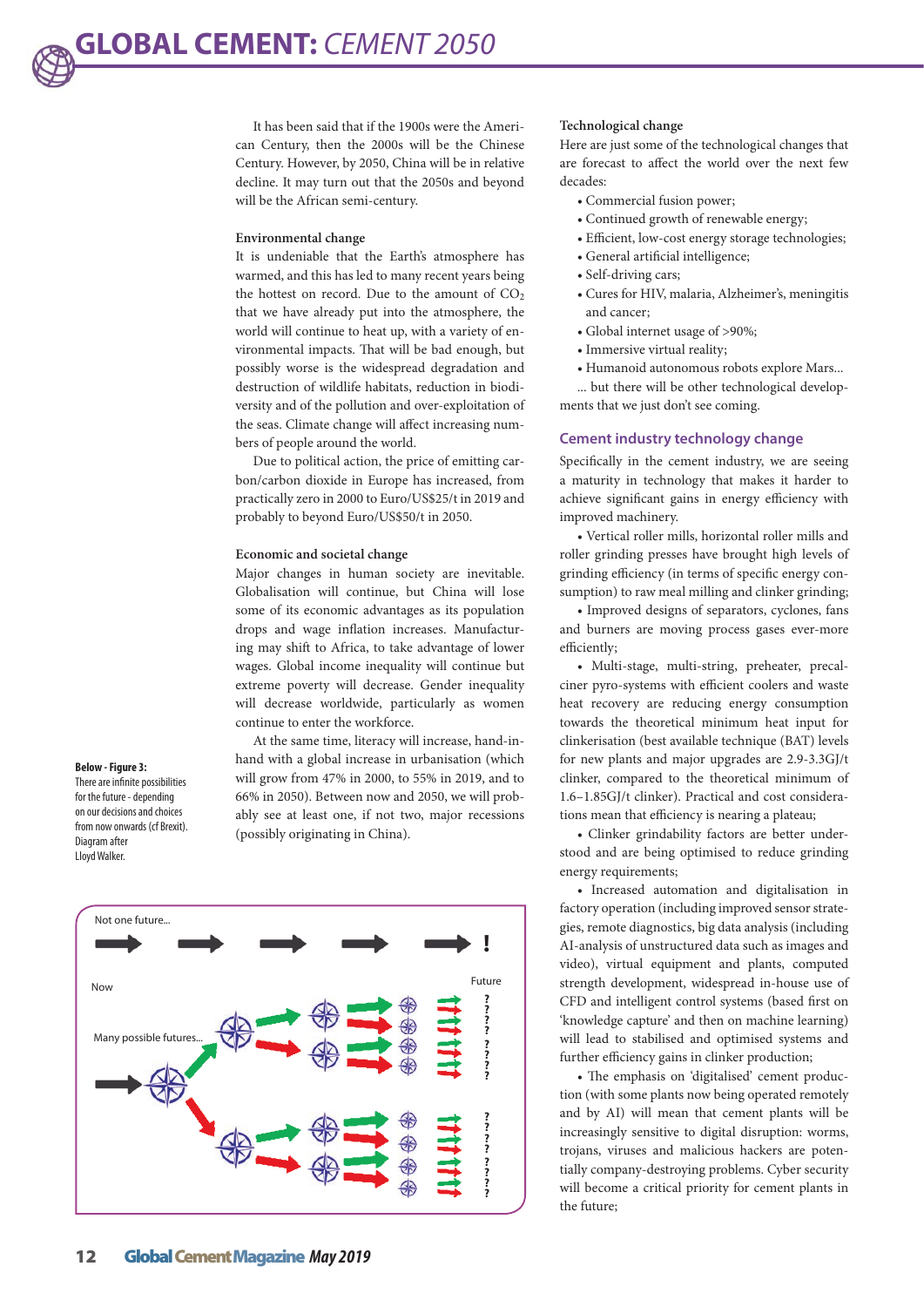• Where expensive and fallible workers can be replaced by automation, they will be;

• There will be an increased emphasis on 'high tech' clinker production, with progress perhaps directed by information engineers, working with mechanical, chemical and electrical engineers.

- High-tech cement will use a variety of today's emerging technologies:
- Solar or electric heating;
- Indirect firing with carbon capture;
- $-100\%$  use of zero-CO<sub>2</sub> (biomass-based) alternative fuels;
- Lowest-possible CO<sub>2</sub>-emitting raw/recycled materials;
- Optimised clinker grindability for lowest specific grinding energy;
- Ultra-high-strength clinker/cements.

The end-point will be an autonomous factory that produces the exact amount and type of cementitious binder, with lowest possible  $CO<sub>2</sub>$  emissions, upon a remote command, without human intervention - a kind of 'Autocem plant.'

#### **Cement sector changes to 2050**

Technological changes in the cement industry (production efficiency, automation) will continue, as outlined above. However, it is at the intersection of demographic, environmental, economic, societal and technological changes that the cement sector will see the most change in the years to 2050;

• Capital costs for new production capacity have dropped due to the entry of Chinese engineering companies into international markets: Barriers to entry for potential new cement producers are now lower than ever;

• There is currently a global overcapacity crisis - with too much clinker chasing too few buyers and

widespread uneconomic low production capacity utilisation (Figure 4);

• Some of this overcapacity may be taken up through demand growth (for example in Africa), but companies have an ongoing tendency to build too much capacity in order to protect market share.

• Countries that are suggested to transit from developing to developed status by 2050 include: Argentina, Chile, China, Costa Rica, Croatia, Hungary, Iran, Kazakhstan, Latvia, Lithuania, Malaysia, Panama, Poland, Romania, Russia, Saudi Arabia, South Africa, Thailand, Turkey, UAE, Uruguay;

• As more and more countries become mature, they will morph into 'renovation mode' - and their cement demand will drop by 30-60%;

• There are far too many 'legacy' cement plants. Too many are too small, too polluting, too inefficient: In an ongoing trend, they will be closed (or turned into grinding plants and/or distribution terminals);

• Cement companies got 'burned' in the financial crisis, finding themselves with too much debt: They are in a decades-long process of 'deleveraging' (paying back debt). For example, LafargeHolcim aims to pay down its debt to achieve two times or less 'Net Debt to Recurring EBITDA ratio' by the end of 2019. During deleveraging, less money is available for capital projects, jobs and maintenance;

• New 'greenfield' cement plants are essentially now 'off the menu;'

• Fast-payback projects such as using alternative fuels and the use of waste heat recovery for electricity generation will become even more widespread;

• Legacy clinker production will be concentrated into large, modern, efficient and relatively non-polluting 'mega-factories,' ideally with good transportation connections (a good example being



**Right - Figure 4:** Global cement market overcapacity: Cement production capacity expressed as a percentage of each country's cement demand in 2018. Figures from *Global Cement Directory 2019.*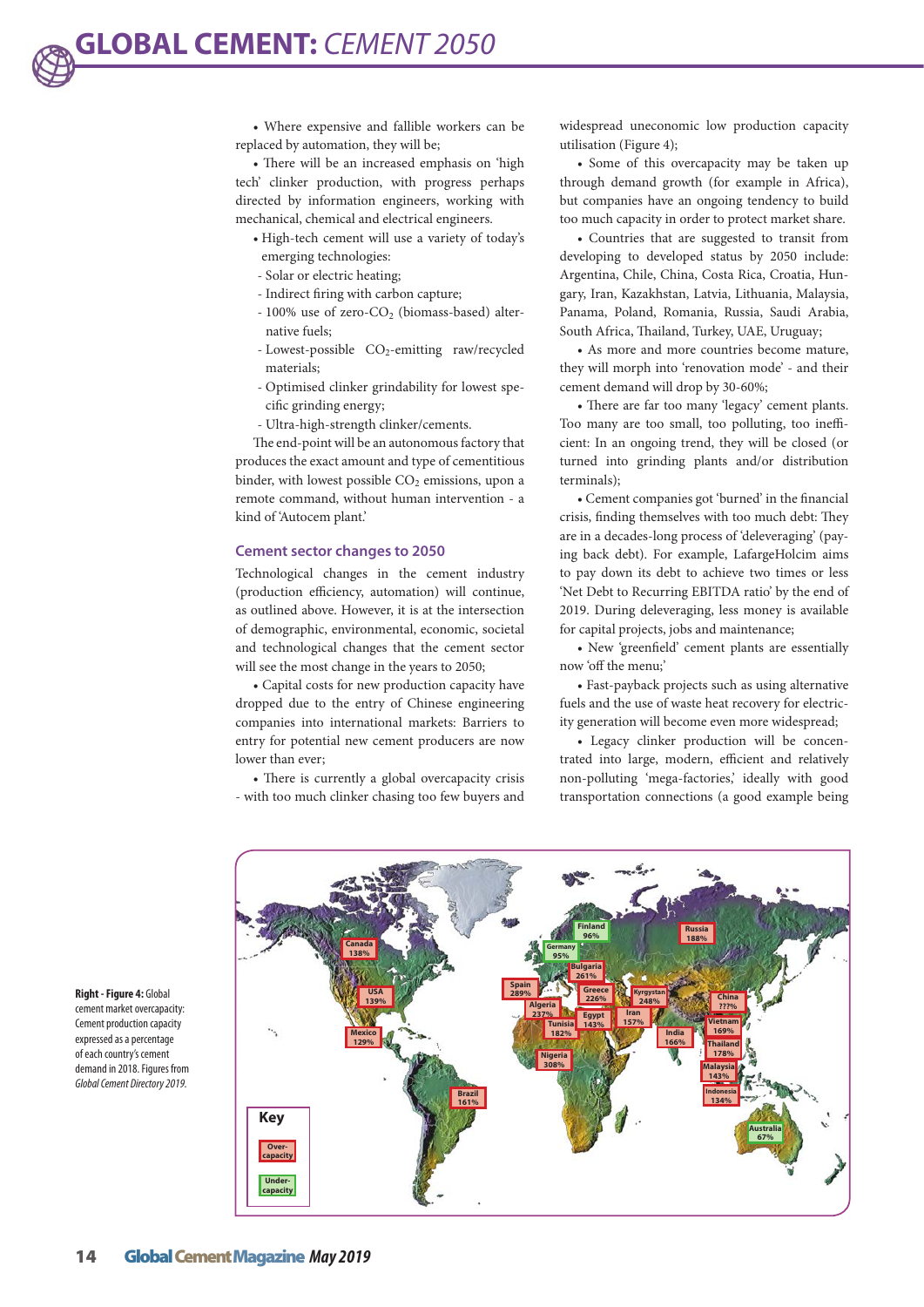

**Above - Figure 5:** Global clinker factor trends, 2000- 2050. The high-clinker scenario sees the clinker factor decreasing by 0.3% per year, whereas the low-clinker scenario sees its current trend of a reduction of 0.6% per year continuing. Novel cement growth scenarios range from 0.05% market share growth per year to 0.1% market share growth per year.

the 12,000t/day LafargeHolcim Ste Genevieve plant on the Mississippi River) - See Page 74).

• New high-tech cement plants may be built for low- or zero-CO<sub>2</sub> production;

• Cement plants may find themselves under physical or cyber attack by environmental activists in the future;

• Our studies show that ownership in the global concrete industry is extremely fragmented and is ripe for rationalisation. LafargeHolcim under new CEO Jan Jenisch is busy selling non-performing cement assets in over-supplied countries and reinvesting in concrete companies;

• Vertical integration (cement-aggregates-concrete) will continue: There is more synergy (profit) to be gained from optimising the cement-concrete business than from just efficiency gains from the cement industry alone;

• Given the rapidly escalating cost of carbon emissions, expensive and polluting clinker production will become less profitable;

• Cheaper low- or no- $CO<sub>2</sub>$  substitutes for clinker will increasingly be used (including novel cements, fillers, blends etc) (See Figure 5);

• Iron and steel slag and coal-fired power-station flyash have their own associated  $CO<sub>2</sub>$  emissions, so that with increased demand (for use in low-clinkerfactor cement) and reduced supply (due to the rise of Electric Arc Furnaces and the progressive demise of coal-fired power stations), slag and flyash costs will dramatically increase.

• The increasing cost of clinker will strongly spur the cement-concrete industry towards innovation in mix design and use.

• Cement-concrete companies will become 'mix-agnostic' - not favouring clinker over other functional ingredients - as the clinker production part of their business becomes less profitable.

• Development of additives and ultra-fine cement

grinding may result in reduction of the cement content of concrete;

• There will continue to be innovation in the properties of clinker/cement-based concrete, including:

- Self-diagnosing concrete;
- Self-repairing concrete;
- Carbon-storing concrete (eg: Solidia);
- Thermal insulating concrete;
- Heat-conducting concrete;
- Permeable concrete;
- Lightweight concrete;
- Light-transmitting concrete;
- Translucent concrete;
- Light-emitting concrete;
- Electricity-storing concrete;
- Ultra-high strength concrete (>100MPa);
- Glass-fibre reinforced concrete.

• There will be a clearer focus on lifetime emissions from buildings: Although clinker may be CO2-intensive, low-clinker cement, and low-cement concrete is less-so. Due to thermal inertia, building durability and 'insulatability,' concrete may still be chosen over alternative materials (such as wood, steel, glass and plasterboard). We await the figures to prove that buildings based on concrete have lower lifetime emissions compared to other building materials.

• Alternatives to traditional cement and concrete will continue to be developed, including alkali-activated cementitious material (AACM) (using a high percentage of GGBS, e.g. Cemfree); geopolymer cements (alkali-activated metakaolin, e.g. banah UK); geopolymer/concrete hybrids (e.g. C-Probe);

• Concrete will continue to compete in an intense struggle for market share with its potential substitutes in a range of applications, including asphalt, plasterboard, bricks, timber, steel, glass, aluminium and others.

• Concrete will continue to be used when it is the cheapest suitable material: Other materials will be used when they are the cheapest suitable material.

## **Caveats**

All of the future-looking statements in this article presuppose that nothing untoward occurs in the years to 2050 that affects regional or national economies, apart from the previously-mentioned likely global or regional recessions and environmental degradation.

However, other more-or-less likely events that could affect widespread economic development might include: global insect population collapse ('insectageddon'); Cascadian and other 'Ring of Fire' earthquakes and tsunamis; long-term trade wars; Chinese regime change; US debt default; economic and/or political collapse of the EU; pandemics; a crisis in antibiotic resistance; the global sand crisis (etc) (See Figure 6).